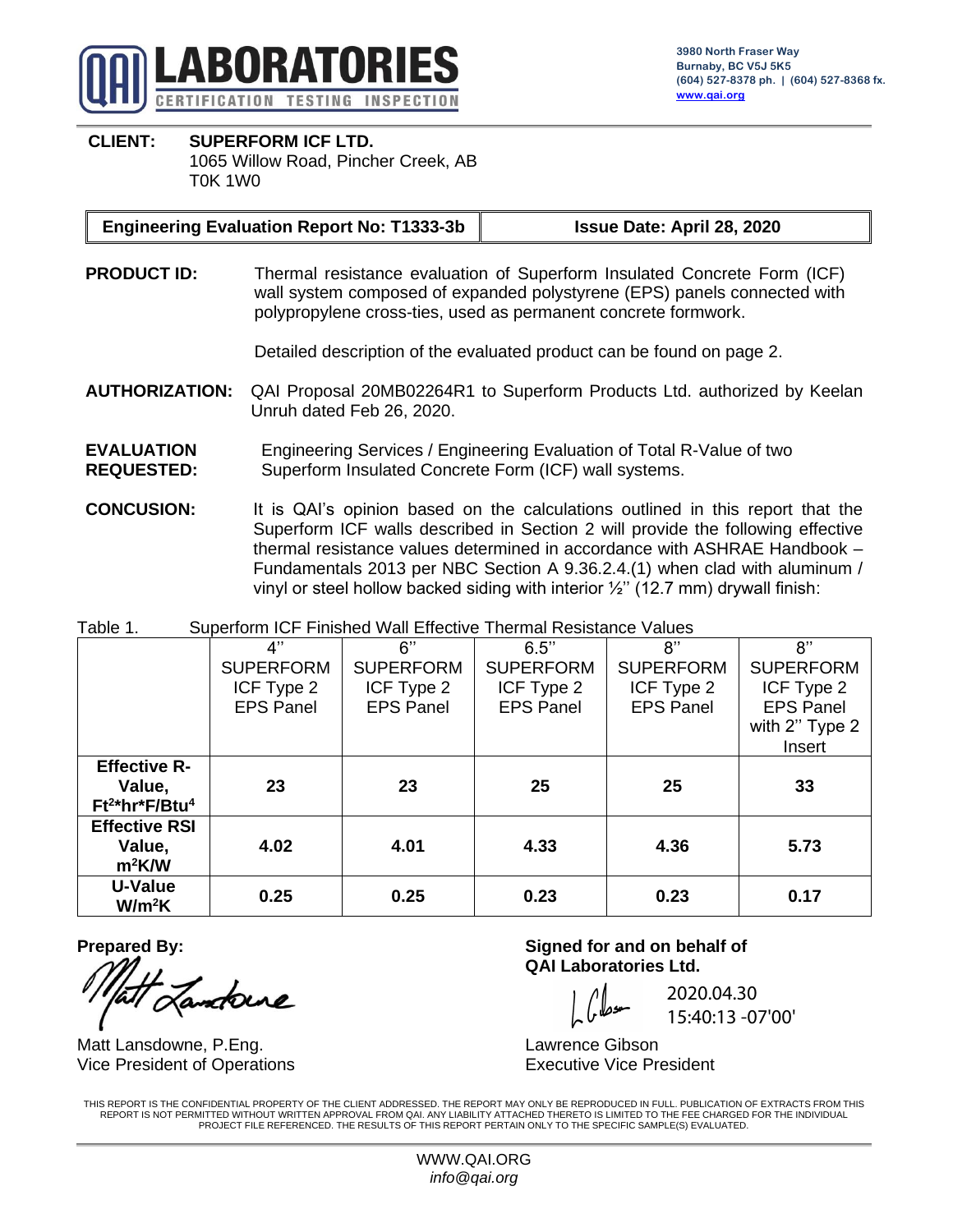

Client: Superform ICF Ltd. Project: T1333-3b Date: April 28, 2020 Page 2 of 6

# **1.0 EVALUATION PURPOSE:**

At the request of Superform Products Ltd (Superform), QAI has conducted an evaluation of the effective thermal resistance of finished exterior concrete walls constructed using Superform Insulated Concrete ICF, complete with code prescribed thermal barrier on the interior surface of 12.7 mm (1/2 inch) drywall.

The effective thermal resistance of the building envelope assembly was determined following ASHRAE Fundamentals Handbook 2013 following calculation of effective thermal resistance of an assembly with continuous insulation, Isothermal Planes Method, based on installed wall components provided by Superform ICF Ltd.

Calculations were conducted in accordance with Section A-9.36.2.4.(1) of the National Building Code of Canada 2015.

#### **2.0 PRODUCT DESCRIPTION:**

Superform ICF are Type 2 injection molded EPS panels, with virgin polypropylene cross ties, that when stacked together in the field provide permanent formwork for concrete while providing insulation on the interior and exterior of the concrete face.

The products are available in different concrete core thicknesses, with slight differences in EPS panels for each Superform ICF product as outlined in Table 2 below.

Table 2. Superform ICF Product Details

|                  | <b>MATERIAL THICKNESSES FOR SUPERFORM ICF PRODUCTS</b> |              |                |              |  |  |
|------------------|--------------------------------------------------------|--------------|----------------|--------------|--|--|
| <b>COMPONENT</b> | Superform 4"                                           | Superform 6" | Superform 6.5" | Superform 8" |  |  |
| <b>EPS Panel</b> | $2 - 9/16"$                                            | $2 - 17/32"$ | $2 - 3/4"$     | $2 - 3/4"$   |  |  |
| Concrete Core    | $3 - 15/16"$                                           | $5 - 15/16"$ | $6 - 1/2"$     | יי,          |  |  |

Product details above are as outlined in Superform ICF Ltd. Third-Party Factory Inspection Procedures RJ1923-E Rev.5 revision date September 17, 2019.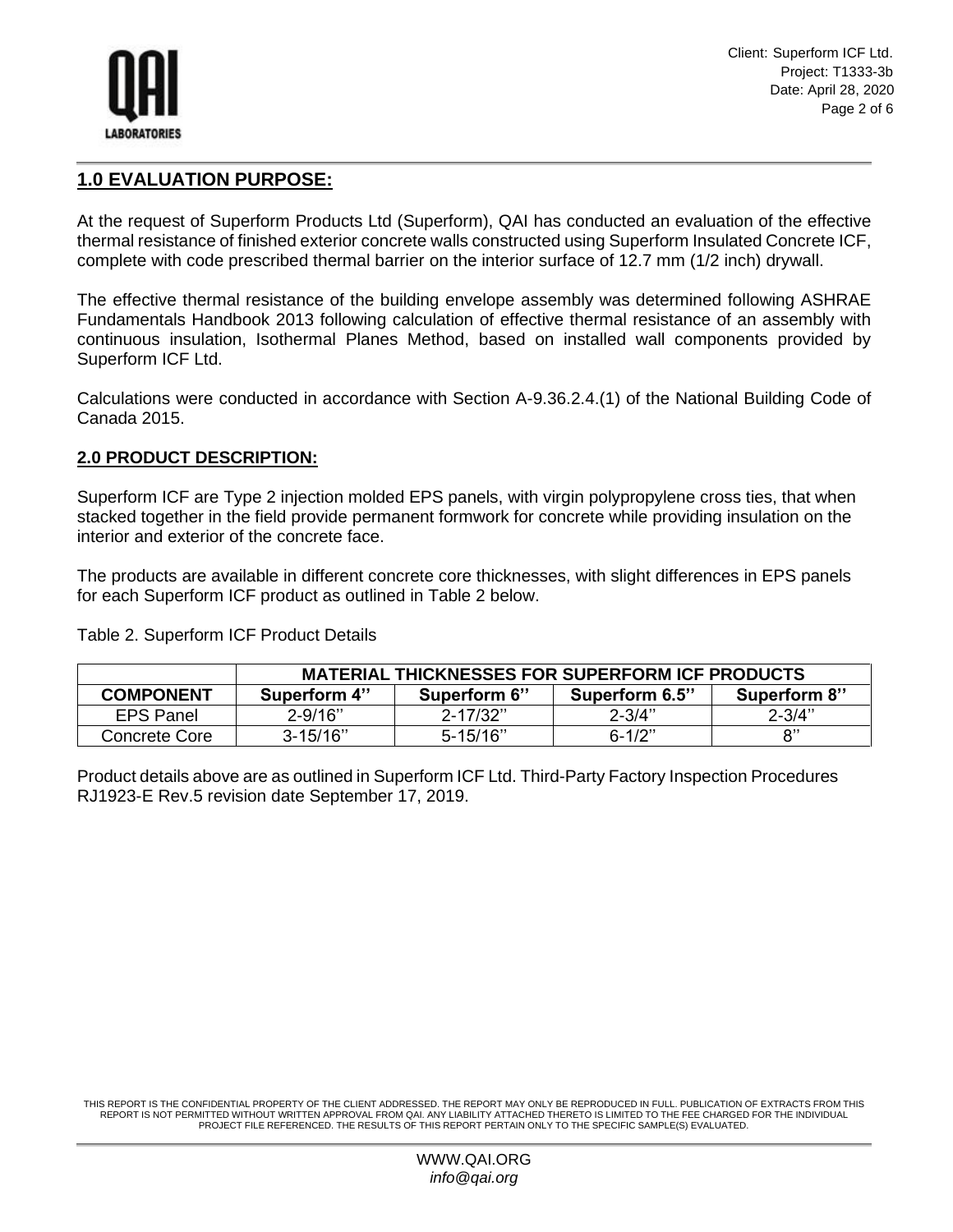

**Assembly Description:** For the purposes of this evaluation, the Superform ICF assemblies outlined in Table 2 above were considered using wall assembly components provided by Superform ICF as outlined in Table 3.

Table 3: Components of Superform ICF Finished Wall Assembly Included in Effective R-Value1

| <b>COMPONENT</b>                              | <b>R-VALUE</b> |
|-----------------------------------------------|----------------|
| Siding - Aluminum, Vinyl, Steel Hollow Backed | 0.61 total     |
| Building Membrane – Poly or plastic Film      |                |
| Concrete, Sand and gravel aggregate < 50%     | $0.10/$ inch   |
| Gypsum $\frac{1}{2}$ inches                   | 0.45           |

Note 1: Components noted above are generic materials used in the final Superform ICF wall assembly. R values noted are referenced from ASHRAE Handbook – Fundamentals 2013 Section 25.8 Table 4.

## **3.0 REFERENCED STANDARDS AND REPORTS:**

- ASTM C518 Steady State Thermal Transmission Properties by Means of the Heat Flow Meter Apparatus.
- ASHRAE Handbook Fundamentals 2013 Chapter 25 Thermal and Water Vapor Transmission Data.
- QAI test report T1333-3 dated 4/23/2020, ASTM C518 results of testing Superform ICF.
- National Building Code of Canada 2015 (NBC).
- Superform ICF Ltd. Third-Party Factory Inspection Procedures RJ1923-E Rev.5 revision date September 17, 2019.

## **4.0 ENGINEERING EVALUATION:**

## **4.1 Requirements**

For the purposes of this evaluation thermal values of the various components were taken from actual testing conducted by Superform Products on their EPS or published data was used as outlined in this evaluation. The entire wall theoretical R-Value was calculated using the methods outlined in ASHRAE Fundamentals handbook, 2013 Chapter 25 based on Isothermal Planes method as building assemblies constructed of Superform ICF represent assemblies with continuous insulation.

Calculations for conductive film coefficient has been applied to both the interior and exterior faces. These conductive films vary depending on several aspects including the speed of air movement across the exposed surface, orientation of the face, air temperature and the surface profiles. The values used assume for this evaluation are outlined in the notes. It should also be noted that the plastic ties were not considered as they are a minor element and would have a negligible effect on the overall R-Value through thermal bridging when compared to the concrete core volume.

Based on ASHRAE Handbook - Fundamentals, for a wall made up of homogeneous layered components the theoretical thermal transmission values (R-Value) of a wall system can be calculated by summing the thermal resistance of each of the components.

THIS REPORT IS THE CONFIDENTIAL PROPERTY OF THE CLIENT ADDRESSED. THE REPORT MAY ONLY BE REPRODUCED IN FULL. PUBLICATION OF EXTRACTS FROM THIS<br>REPORT IS NOT PERMITTED WITHOUT WRITTEN APPROVAL FROM QAI. ANY LIABILITY ATTACH PROJECT FILE REFERENCED. THE RESULTS OF THIS REPORT PERTAIN ONLY TO THE SPECIFIC SAMPLE(S) EVALUATED.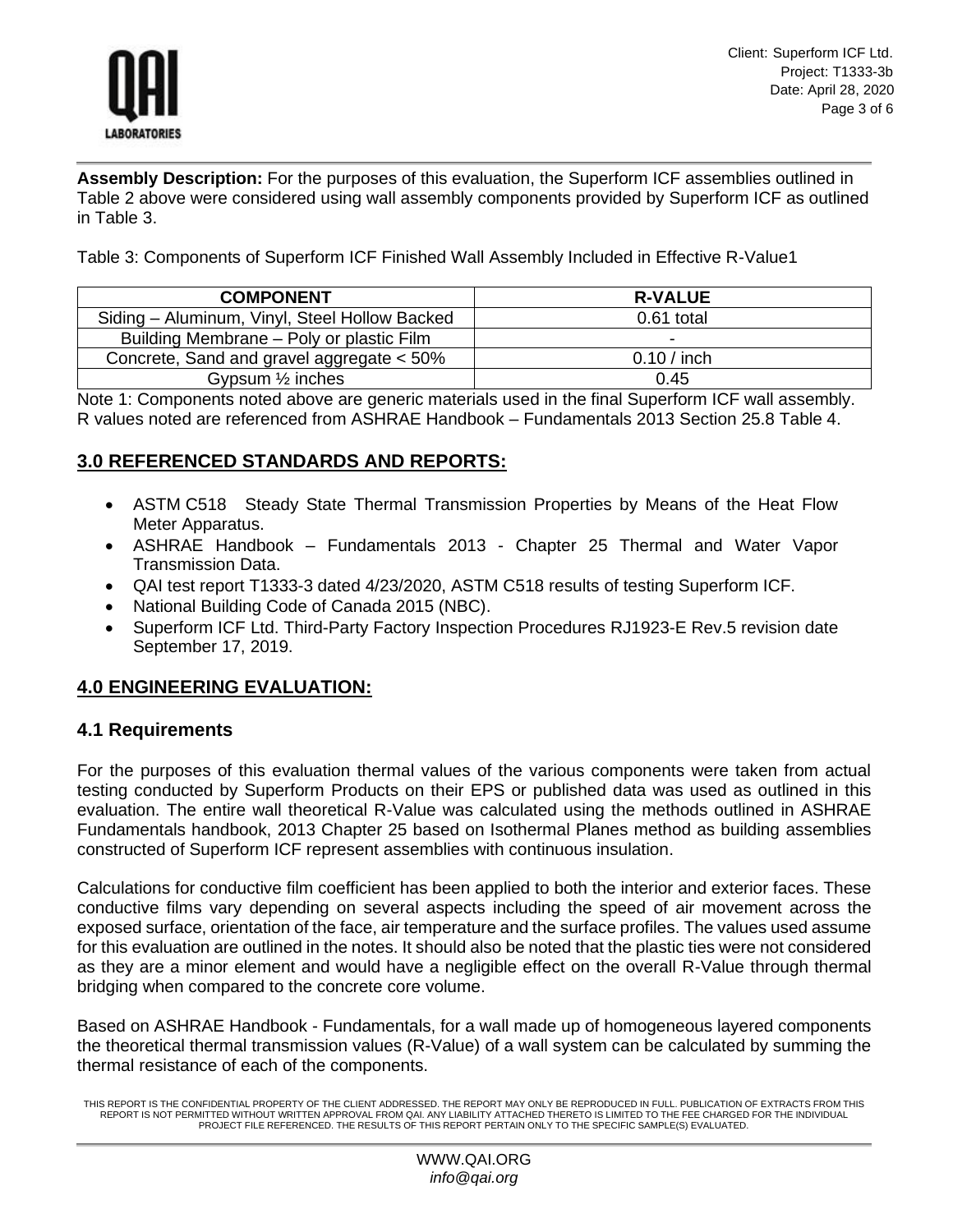

#### **4.2 Findings:**

The following tables outline the calculations for Superform ICF wall assemblies evaluated by QAI for effective thermal resistance following Isothermal Planes method outlined in ASHRAE Handbook - Fundamentals 2013.

|                                 | THEORETICAL EFFECTIVE THERMAL RESISTANCE |                  |                  |                  |                  |
|---------------------------------|------------------------------------------|------------------|------------------|------------------|------------------|
| <b>COMPONENT</b>                | 4"                                       | 6"               | 6.5"             | 8"               | 8"               |
|                                 | <b>SUPERFO</b>                           | <b>SUPERFORM</b> | <b>SUPERFORM</b> | <b>SUPERFORM</b> | <b>SUPERFORM</b> |
|                                 | RM ICF                                   | ICF Type 2       | ICF Type 2 EPS   | ICF Type 2       | ICF Type 2 EPS   |
|                                 | Type 2                                   | <b>EPS Panel</b> | Panel            | <b>EPS Panel</b> | Panel with 2"    |
|                                 | <b>EPS Panel</b>                         |                  |                  |                  | Type 2 Insert    |
| Exterior Air Film <sup>2</sup>  | 0.17                                     | 0.17             | 0.17             | 0.17             | 0.17             |
| Vinyl Siding /                  |                                          |                  |                  |                  |                  |
| <b>Hollow Backed</b>            | 0.61                                     | 0.61             | 0.61             | 0.61             | 0.61             |
| <b>Steel</b>                    |                                          |                  |                  |                  |                  |
| <b>Exterior EPS</b>             | 10.25                                    | 10.125           | 11               | 11               | 11               |
| Panel Type 2                    |                                          |                  |                  |                  |                  |
| <b>Concrete Core</b>            | 0.4                                      | 0.6              | 0.65             | 0.8              | 0.6              |
| <b>Interior EPS</b>             | 10.25                                    | 10.125           | 11               | 11               | 19               |
| Panel Type 2                    |                                          |                  |                  |                  |                  |
| 1/ <sub>2</sub> " Gypsum        | 0.45                                     | 0.45             | 0.45             | 0.45             | 0.45             |
| Indoor Air Film <sup>3</sup>    | 0.68                                     | 0.68             | 0.68             | 0.68             | 0.68             |
| <b>Effective R-</b>             |                                          |                  |                  |                  |                  |
| Value,                          | 23                                       | 23               | 25               | 25               | 33               |
| $Ft^{2*}$ hr*F/Btu <sup>4</sup> |                                          |                  |                  |                  |                  |
| <b>Effective RSI</b>            |                                          |                  |                  |                  |                  |
| Value,                          | 4.02                                     | 4.01             | 4.33             | 4.36             | 5.73             |
| $m^2$ K/W                       |                                          |                  |                  |                  |                  |
| U-Value W/m <sup>2</sup> K      | 0.25                                     | 0.25             | 0.23             | 0.23             | 0.17             |

Table 4. Superform ICF Wall Assemblies Calculated Effective R-Values

Notes:

2) R- Value for an exterior vertical surface for winter & a 15 mph wind.

3) R -Value for a non-reflective vertical surface in still air.

4) R-Value rounded to nearest whole number after value of 10.0.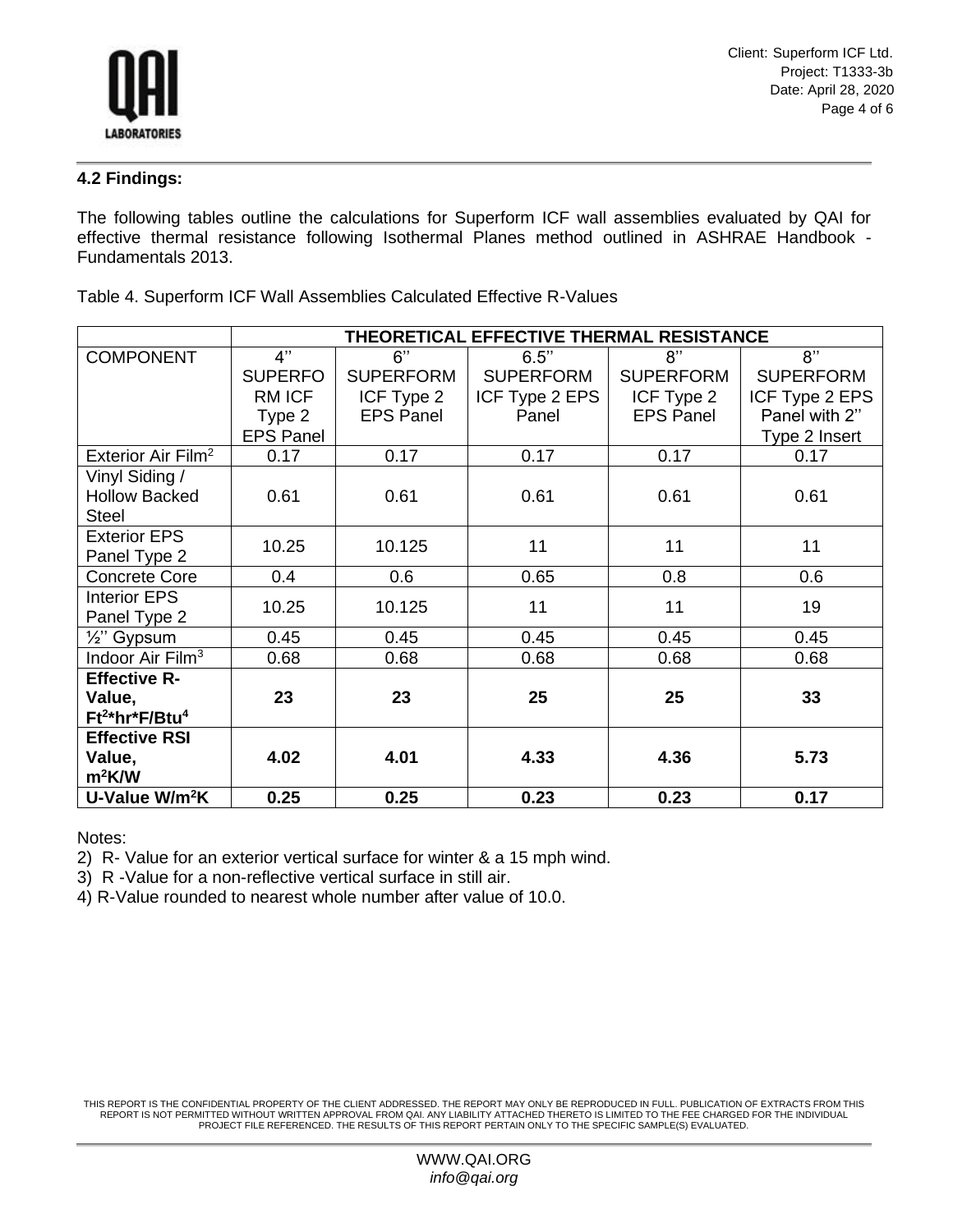

Client: Superform ICF Ltd. Project: T1333-3b Date: April 28, 2020 Page 5 of 6

#### **5.0 CONCLUSION:**

It is QAI's opinion based on the calculations outlined in this report that that the Superform ICF walls described in Section 2 of this report will provide the following theoretical thermal values for effective thermal resistance calculated following ASHRAE Handbook – Fundamentals 2013 as referenced by the NBC Section A9.36.2.4.(1) for the wall components noted:

Table 5. Superform ICF Finished Wall Effective Thermal Resistance Values

|                                | THEORETICAL EFFECTIVE THERMAL RESISTANCE |                  |                  |                  |                       |
|--------------------------------|------------------------------------------|------------------|------------------|------------------|-----------------------|
| <b>COMPONENT</b>               | 4"                                       | 6"               | 6.5"             | 8"               | 8"                    |
|                                | <b>SUPERFORM</b>                         | <b>SUPERFORM</b> | <b>SUPERFORM</b> | <b>SUPERFORM</b> | <b>SUPERFORM</b>      |
|                                | ICF Type 2                               | ICF Type 2       | ICF Type 2       | ICF Type 2       | ICF Type 2            |
|                                | <b>EPS Panel</b>                         | <b>EPS Panel</b> | <b>EPS Panel</b> | <b>EPS Panel</b> | <b>EPS Panel with</b> |
|                                |                                          |                  |                  |                  | $2"$ Type $2$         |
|                                |                                          |                  |                  |                  | Insert                |
| Exterior Air Film <sup>2</sup> | 0.17                                     | 0.17             | 0.17             | 0.17             | 0.17                  |
| Vinyl Siding /                 |                                          |                  |                  |                  |                       |
| <b>Hollow Backed</b>           | 0.61                                     | 0.61             | 0.61             | 0.61             | 0.61                  |
| <b>Steel</b>                   |                                          |                  |                  |                  |                       |
| <b>Exterior EPS</b>            | 10.25                                    | 10.125           | 11               | 11               | 11                    |
| Panel Type 2                   |                                          |                  |                  |                  |                       |
| <b>Concrete Core</b>           | 0.4                                      | 0.6              | 0.65             | 0.8              | 0.6                   |
| <b>Interior EPS</b>            | 10.25                                    | 10.125           | 11               | 11               | 19                    |
| Panel Type 2                   |                                          |                  |                  |                  |                       |
| $\frac{1}{2}$ " Gypsum         | 0.45                                     | 0.45             | 0.45             | 0.45             | 0.45                  |
| Indoor Air Film <sup>3</sup>   | 0.68                                     | 0.68             | 0.68             | 0.68             | 0.68                  |
| <b>Effective R-</b>            |                                          |                  |                  |                  |                       |
| Value,                         | 23                                       | 23               | 25               | 25               | 33                    |
| $Ft^{2*}hr^*F/Btu^4$           |                                          |                  |                  |                  |                       |
| <b>Effective RSI</b>           |                                          |                  |                  |                  |                       |
| Value,                         | 4.02                                     | 4.01             | 4.33             | 4.36             | 5.73                  |
| $m^2$ K/W                      |                                          |                  |                  |                  |                       |
| U-Value W/m <sup>2</sup> K     | 0.25                                     | 0.25             | 0.23             | 0.23             | 0.17                  |

## **5.0 REVISION HISTORY:**

| <b>Date</b>                                | <b>Revision</b> | <b>Change Description</b> | <b>Initials</b> |
|--------------------------------------------|-----------------|---------------------------|-----------------|
| April<br>28,2020Error!<br><b>Reference</b> | $\blacksquare$  | <b>Original Report</b>    | ML              |